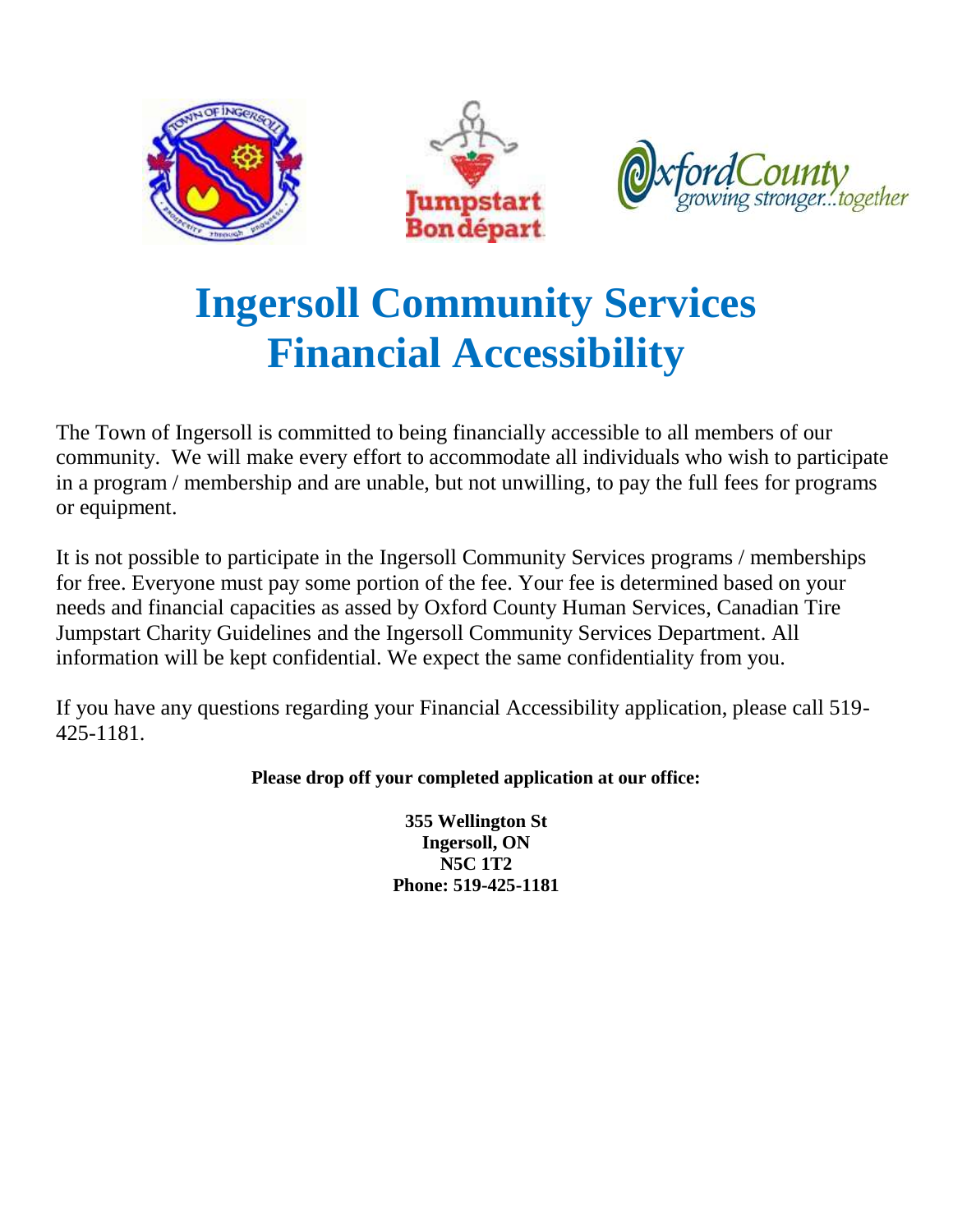

#### **Request for Assistance; please choose one of the following:**

I require assistance based upon my income level.

I require assistance based upon circumstances that are not only related to my income level. I have provided a separate sheet explaining these circumstances.

#### **Please select all that apply:**



Day Camp General Programming Memberships

Canadian Tire Jump Start Charities Equipment Subsidy

Please list the programs / memberships of interest:

| <b>Applicant(s)</b> Information |
|---------------------------------|
| NAME:                           |
|                                 |
|                                 |
|                                 |
|                                 |
|                                 |
|                                 |
|                                 |
|                                 |
|                                 |

\_\_\_\_\_\_\_\_\_\_\_\_\_\_\_\_\_\_\_\_\_\_\_\_\_\_\_\_\_\_\_\_\_\_\_\_\_\_\_\_\_\_\_\_\_\_\_\_\_\_\_\_\_\_\_\_\_\_\_\_\_\_\_\_\_\_\_\_\_\_\_\_\_\_\_\_\_\_\_\_\_\_\_\_\_\_\_\_\_\_ \_\_\_\_\_\_\_\_\_\_\_\_\_\_\_\_\_\_\_\_\_\_\_\_\_\_\_\_\_\_\_\_\_\_\_\_\_\_\_\_\_\_\_\_\_\_\_\_\_\_\_\_\_\_\_\_\_\_\_\_\_\_\_\_\_\_\_\_\_\_\_\_\_\_\_\_\_\_\_\_\_\_\_\_\_\_\_\_\_\_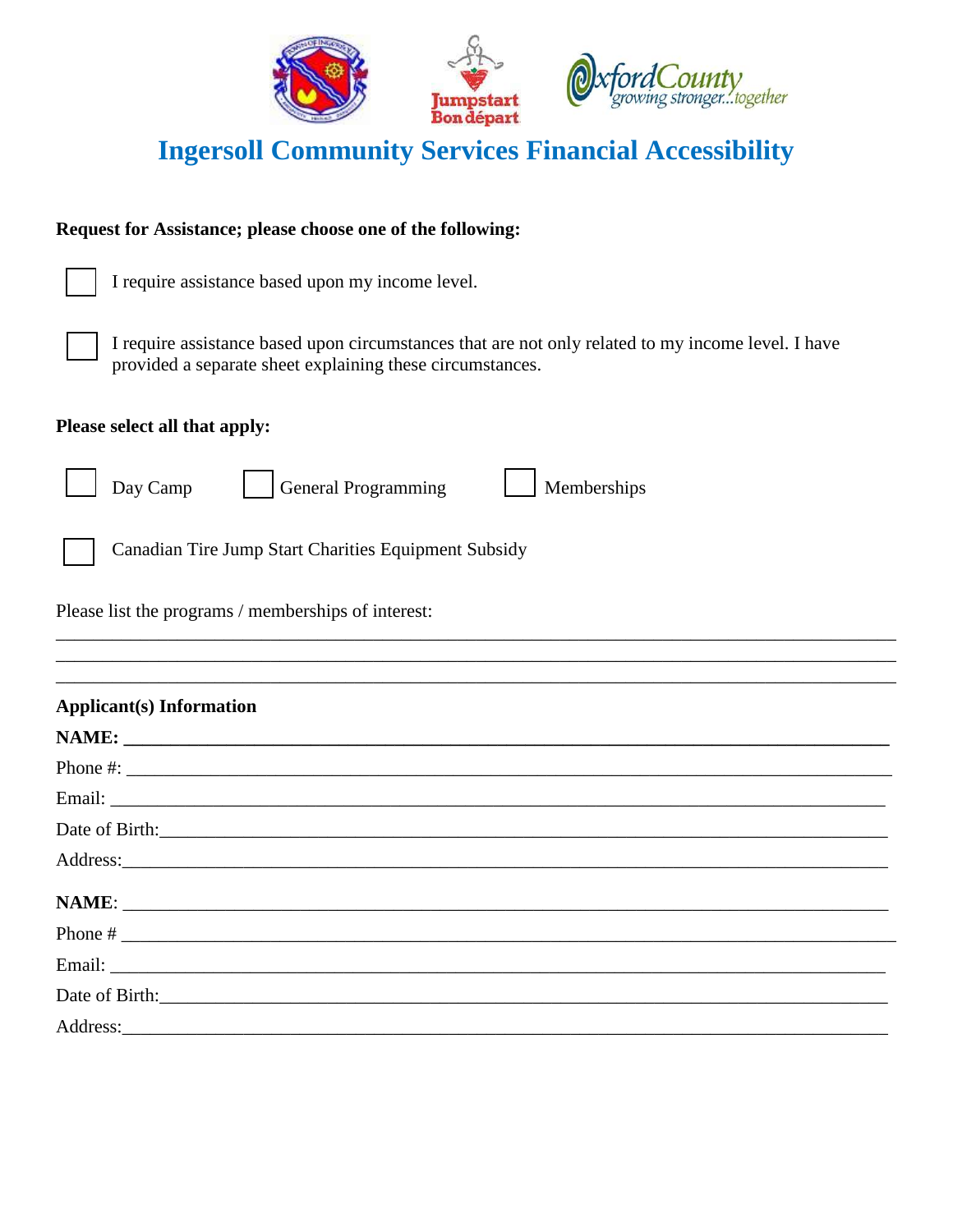

#### **Household Information:**

| Number of People in household:   |  |
|----------------------------------|--|
| Number of Children in household: |  |

#### **Optional:**

Other family/household information you wish to provide:

| <b>Financial Statement:</b>                                          |                          |
|----------------------------------------------------------------------|--------------------------|
| Are you and/or your spouse currently employed?                       |                          |
| Yes<br>N <sub>o</sub>                                                |                          |
| If yes, please list your employer (s):                               |                          |
|                                                                      |                          |
|                                                                      |                          |
| Are you currently receiving financial aid from any of the following? |                          |
| Employment insurance                                                 | Health & Social Services |
| Retirement, receiving Pension Benefits                               | <b>Ontario Works</b>     |
| <b>Income Sources:</b>                                               |                          |
| <b>Gross Monthly Income</b>                                          | \$                       |
| Canada Child Benefit                                                 | \$                       |
| Child Support                                                        | \$                       |
| Other                                                                | \$                       |
| <b>TOTAL MONTHLY INCOME</b>                                          | \$                       |
|                                                                      |                          |

**Please attach proof of all income claims made above.** Acceptable forms of proof include:

More recent pay stub Bank statements

Current T4 EI Statements

CCB Statement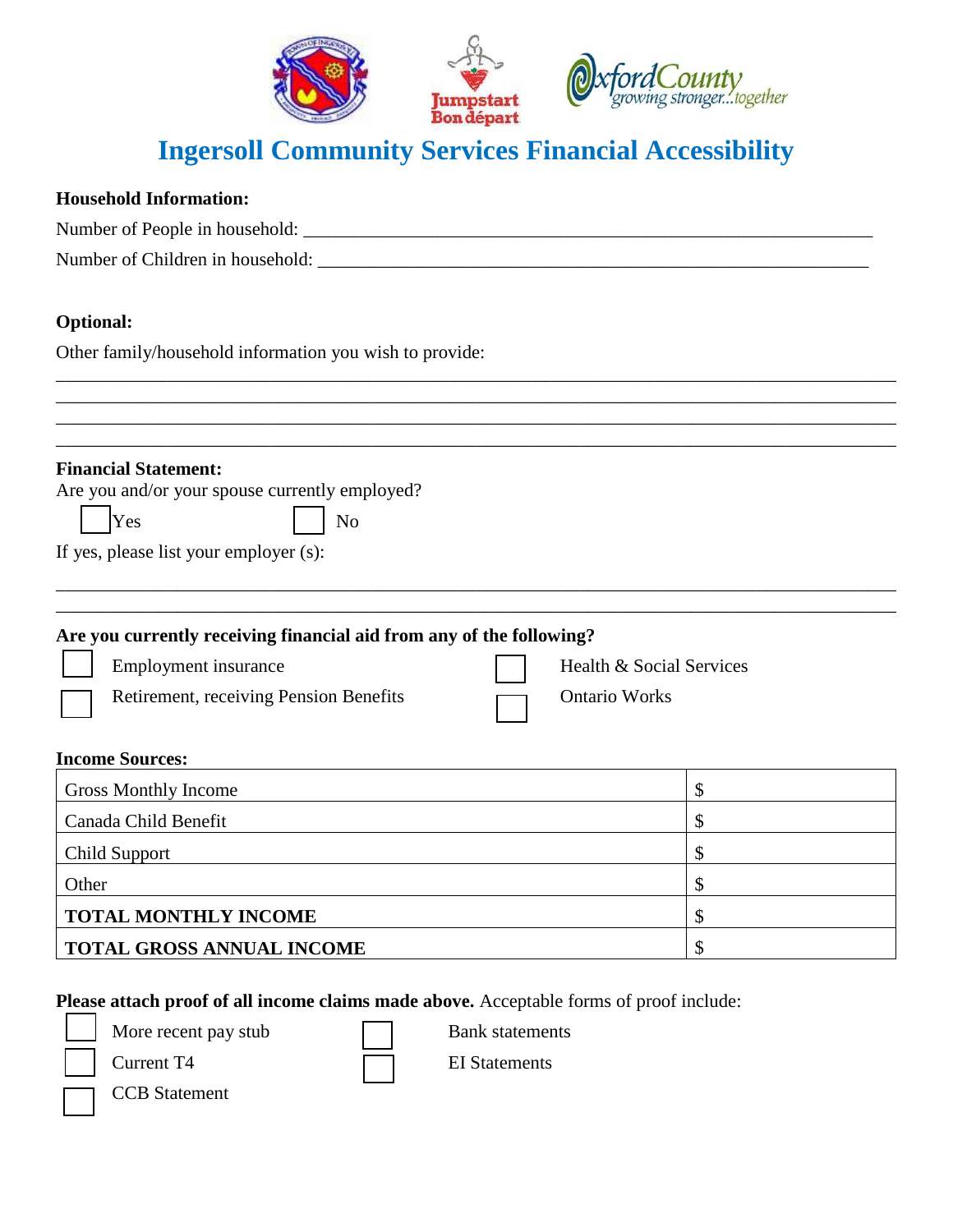

| <b>Authorization</b>                                                                                                                                                                                                                                                                                                       |  |
|----------------------------------------------------------------------------------------------------------------------------------------------------------------------------------------------------------------------------------------------------------------------------------------------------------------------------|--|
| correct. I understand that my contact information as well as financial documents may be shared with<br>Oxford County Human Services and the Canadian Tire Jumpstart Charities and that any financial<br>assistance provided based upon the information provided here is dependent upon the accuracy of the<br>information. |  |
| Failure to provide accurate information will result in the cancellations of the associated registration.                                                                                                                                                                                                                   |  |
|                                                                                                                                                                                                                                                                                                                            |  |
|                                                                                                                                                                                                                                                                                                                            |  |
| For Office Use Only: Ingersoll Community Services- Staff                                                                                                                                                                                                                                                                   |  |
|                                                                                                                                                                                                                                                                                                                            |  |
| Staff Name: Name and Staff Name and Staff Name and Staff Name and Staff Name and Staff Name and Staff Name and Staff Name and Staff Name and Staff Name and Staff Name and Staff Name and Staff Name and Staff Name and Staff                                                                                              |  |
| Date: No. 1996. The Commission of the Commission of the Commission of the Commission of the Commission of the Commission of the Commission of the Commission of the Commission of the Commission of the Commission of the Comm                                                                                             |  |
| (staff) Sent Application and Invoice to Lisa Lanthier Manager of Human Services                                                                                                                                                                                                                                            |  |
| For Office Use Only: Oxford County Human Services (OCHS)                                                                                                                                                                                                                                                                   |  |
|                                                                                                                                                                                                                                                                                                                            |  |
|                                                                                                                                                                                                                                                                                                                            |  |
| <b>Subsidy Provided by OCHS:</b><br><b>YES</b><br>N <sub>O</sub>                                                                                                                                                                                                                                                           |  |
| If Yes Amount Subsidized:                                                                                                                                                                                                                                                                                                  |  |
| <b>Duration of Subsidy:</b>                                                                                                                                                                                                                                                                                                |  |
| To be paid (circle one):<br><b>Weekly</b><br><b>Monthly</b><br><b>Yearly</b>                                                                                                                                                                                                                                               |  |
| Please Make Cheques Payable to: Town of Ingersoll and include client's name                                                                                                                                                                                                                                                |  |

Signature:

OCHS Sent Completed Application and Invoice to Ingersoll Director of Community Services [kyle.stefanovic@ingersoll.ca](mailto:kyle.stefanovic@ingersoll.ca) on (date):\_\_\_\_\_\_\_\_\_\_\_\_\_\_\_\_\_\_\_\_\_\_\_\_\_\_\_\_\_\_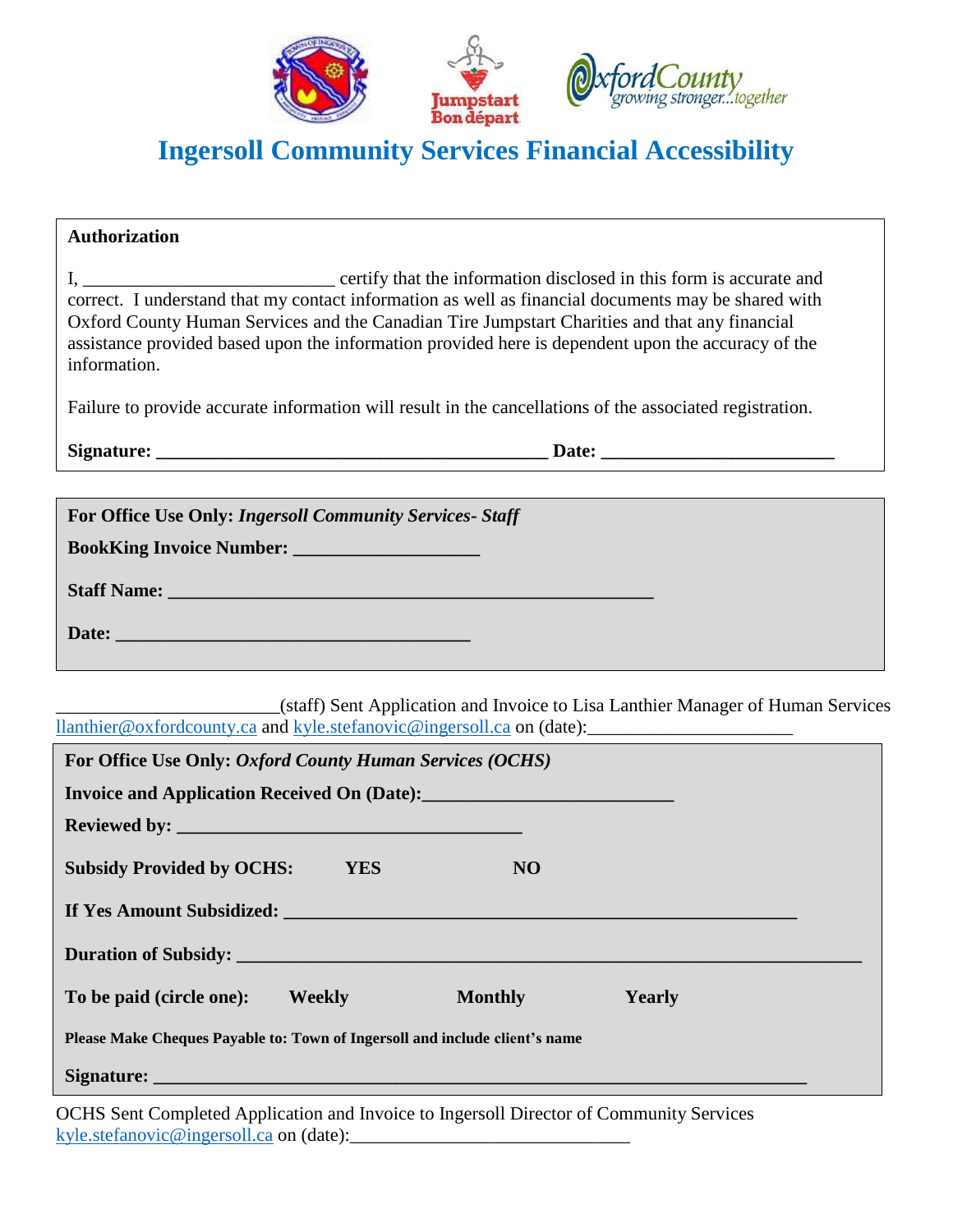

| For Office Use Only: Director of Community Services or Representative |           |
|-----------------------------------------------------------------------|-----------|
|                                                                       |           |
|                                                                       |           |
| <b>Subsidy Provided by ICS:</b><br><b>YES</b>                         | <b>NO</b> |
| If Yes Percentage/Amount Subsidized:                                  |           |
| Duration of Subsidy:                                                  |           |
|                                                                       |           |
|                                                                       |           |

| For Office Use Only: Recreation Program Manager                                                 |            |           |
|-------------------------------------------------------------------------------------------------|------------|-----------|
|                                                                                                 |            |           |
| <b>Subsidy Provided by Canadian Tire Jumpstart:</b>                                             | <b>YES</b> | <b>NO</b> |
| If Yes Percentage/Amount Subsidized:                                                            |            |           |
| Duration of Subsidy:                                                                            |            |           |
| For what Equipment: <b>Example 2018 Contract 2018 Contract 2018 Contract 2018 Contract 2018</b> |            |           |
|                                                                                                 |            |           |